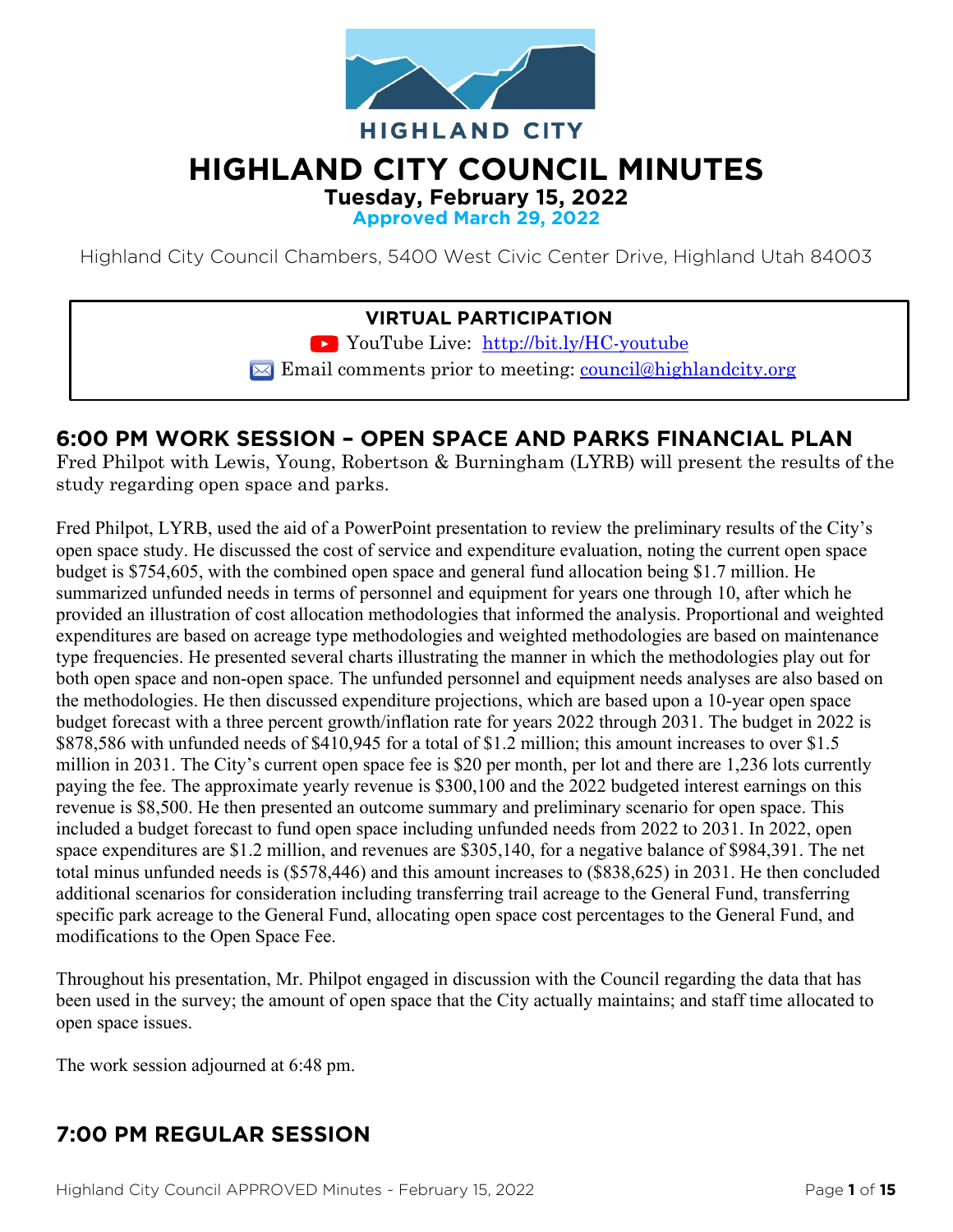Call to Order – Mayor Kurt Ostler Invocation – Council Member Sarah D. Petersen Pledge of Allegiance – Council Member Timothy A. Ball

The meeting was called to order by Mayor Kurt Ostler as a regular session at 7:02 pm. The meeting agenda was posted on the *Utah State Public Meeting Website* at least 24 hours prior to the meeting. The prayer was offered by Council Member Sarah D. Petersen and those in attendance were led in the Pledge of Allegiance by Council Member Timothy A. Ball.

| <b>PRESIDING:</b>                         | Mayor Kurt Ostler                                                                                                                                                                                                                                                                                                                                                           |
|-------------------------------------------|-----------------------------------------------------------------------------------------------------------------------------------------------------------------------------------------------------------------------------------------------------------------------------------------------------------------------------------------------------------------------------|
| <b>COUNCIL MEMBERS</b><br><b>PRESENT:</b> | Timothy A. Ball, Brittney P. Bills, Sarah D. Petersen, Kim Rodela, Scott L. Smith                                                                                                                                                                                                                                                                                           |
| <b>CITY STAFF PRESENT:</b>                | City Administrator/Community Development Director Nathan Crane, Assistant<br>City Administrator Erin Wells, City Engineer Andy Spencer, Planner & GIS<br>Analyst Kellie Smith, City Attorney Rob Patterson, City Recorder Stephannie<br>Cottle, Finance Director Tyler Bahr, Police Chief Brian Gwilliam, Fire Chief Brian<br>Patten, Parks Superintendent Josh Castleberry |
| <b>OTHERS PRESENT:</b>                    | Jon Hart, Fred Philpot, Spencer Foster, Lisa Bartholomew, Danielle Bement, Ryker<br>Bement, C. Wright, Taryn Jones, Wesley Warren, Mel Cook, Amy Needham,<br>Sophia Thompson, Jordan Harris, Ryan Chriswell, Mibi Bradshaw Harp                                                                                                                                             |

### **1. UNSCHEDULED PUBLIC APPEARANCES**

Please limit comments to three minutes per person. Please state your name.

Amy Needham referenced Highland Glen Park and indicated that the space has been used as a drop-off area for pets/domesticated animals, which is an illegal activity according to the Utah Criminal Code. She stated most of the animals that are being dropped off are pet ducklings, cats, and roosters. These domesticated animals cannot survive alone in the wild and many of them die. She personally removed 40 animals last year and she recently helped Brigham Young University (BYU) design signs about dropping domesticated ducks at local ponds. She believes that Highland can use the same signage at the Highland Glen Park. She stated that this issue was discussed last year, and the minutes of a City Council meeting indicate that the City was going to contact the Department of Wildlife Resources (DWR) to perform a cull of the ducks at the park. However, she would like to prevent culls as they are very costly to taxpayers; she believes signage could help to inform and educate the public about dropping domesticated animals at the park, which will reduce the burden on the taxpayers.

Mayor Ostler thanked Ms. Needham for the information provided and indicated that the Council received her email with examples of the signage she is recommending.

### **2. PRESENTATIONS**

**a. Youth Council** *– Youth Council Representative* A member of the Youth Council will report on recent activities as well as upcoming events.

Sophia Thompson stated she is the Government Chair of the Youth Council, which just held its first meeting last week. The Youth Council made cookies and delivered them to residents in need and to the Police Station.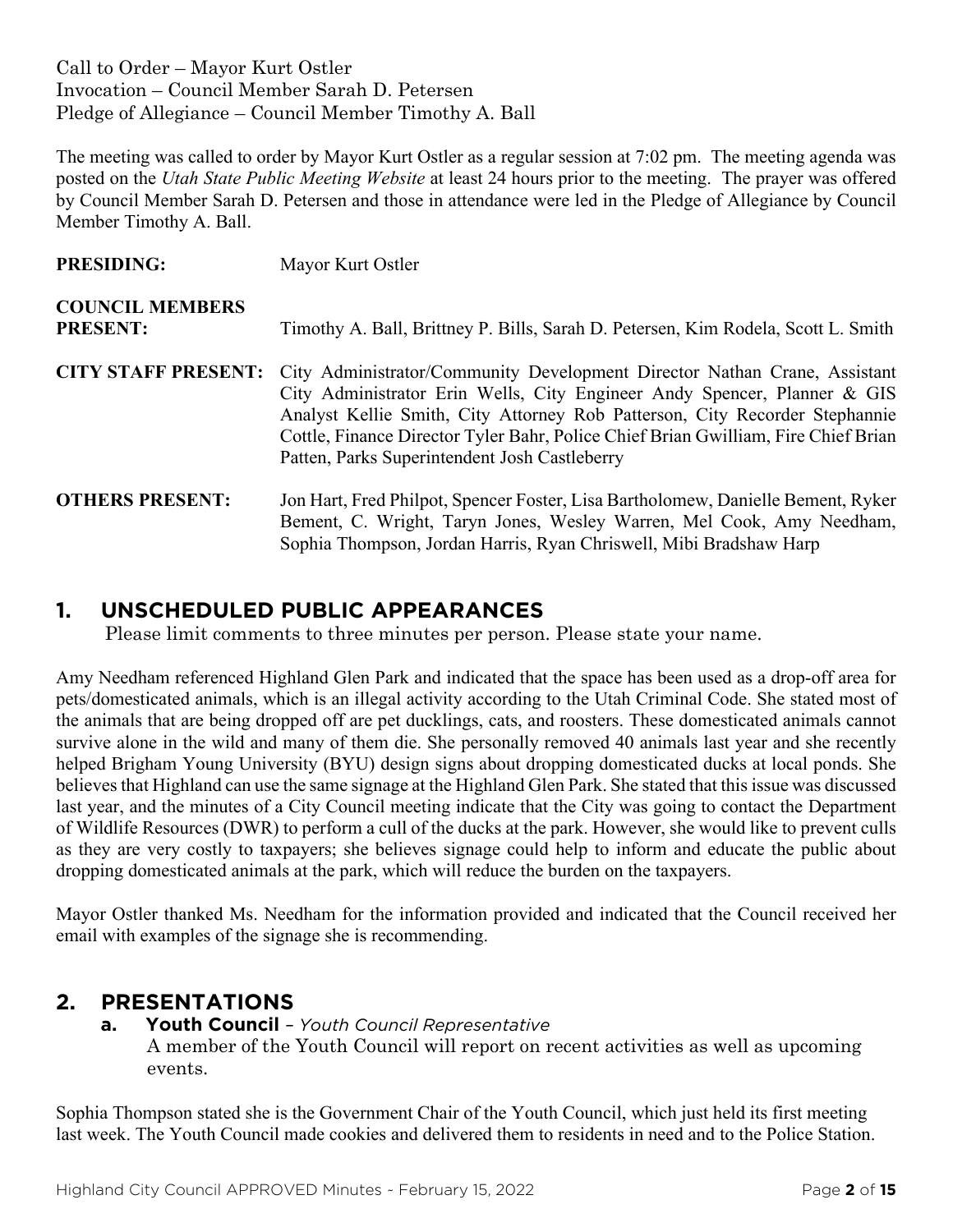She stated many activities are planned for the upcoming year and she looks forward to reporting on those items to the Council.

**b. 2020/2021 FY Audit** *– Steve Rowley, Keddington & Christensen* Steve Rowley, Keddington & Christensen will present the results of the 2020-2021 FY Audit for Highland City.

Mayor Ostler reported this item has been pulled from the agenda and will be included on a March agenda.

### **3. CONSENT ITEMS** *(5 minutes)*

Items on the consent agenda are of a routine nature or have been previously studied by the City Council. They are intended to be acted upon in one motion. Council members may pull items from consent if they would like them considered separately.

- **a. Approval of Meeting Minutes** *Administrative – Stephannie Cottle, City Recorder* Regular City Council Meeting – January 18, 2022
- **b. Library Board Appointment** *Administrative – Donna Cardon, Library Director* The City Council will consider the appointment of Kevin Tams to the Library Board. The Council will take appropriate action.

*Council Member Scott L. Smith MOVED to approve consent item 3a Approval of Meeting Minutes from January 18, 2022 and 3b Library Board Appointment of Mr. Kevin Tams to the Library Board.*

*Council Member Kim Rodela SECONDED the motion.*

*The vote was recorded as follows:*

| Council Member Timothy A. Ball   | Yes |
|----------------------------------|-----|
| Council Member Brittney P. Bills | Yes |
| Council Member Sarah D. Petersen | Yes |
| Council Member Kim Rodela        | Yes |
| Council Member Scott L. Smith    | Yes |

*The motion passed 5:0.* 

### **4. ZONING APPROVAL/ REASONABLE ACCOMMODATION: ROCK SOLID**

**RECOVERY** *Administrative – Kellie Smith, Planner & GIS Analyst* The City Council will consider a request by Jordan Harris for zoning approval for a 9 patient residential rehabilitation/treatment facility with one (1) live-in staff member located at 5159 W 11000 N. The City Council will take appropriate action.

Planner & GIS Analyst Smith presented a map to orient the Council to the location of the subject property, which is located in the Alpine Country Club subdivision and is zoned R-1-40. This same property received zoning approval from the City Council for a residential facility for elderly persons on March 10, 2020. The property has since been sold and the new owner is requesting a change in use, which requires a new zoning approval from the Council. She then provided a summary of the request as follows:

1. The applicant is requesting zoning approval to operate a "residential facility for the rehabilitation and treatment of the disabled" in an existing residence. The proposed site is a two story, 3,688 square foot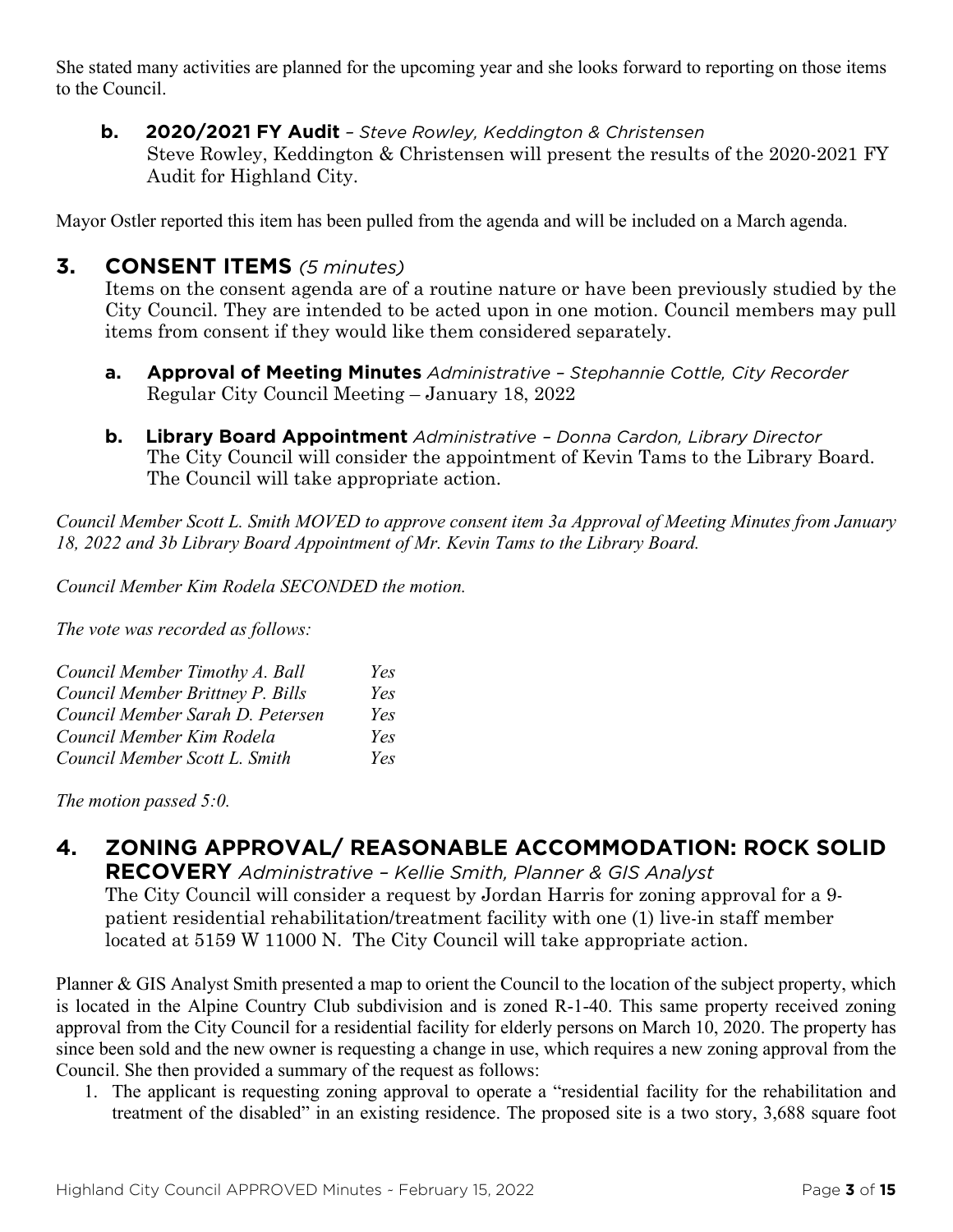home with seven to eight bedrooms, three baths and a two-car garage. The lot is 12,196 square feet in size. The backyard is fenced. No exterior modifications will be made to the house.

- 2. The proposed facility will provide private and semi-private rooms for nine (9) patients and one (1) staff member. The home has six off street parking spaces available for staff and visitors.
- 3. The applicant aims to secure state licensing to, according to the applicant's narrative, "provide secure housing to recovering addicts who are in need of supervised living, a safe and secure environment with controlled curfew, rules and set programs assisting in recovery." The applicant submitted an application to the Bureau of Health Facility Licensing and Certification per State requirements.
- 4. Ryan Chriswell is the owner of the home. The treatment facility will be run through Rock Solid Recovery Inc.
- 5. The applicant has requested a reasonable accommodation to allow nine (9) patients and one (1) live-in staff member, a total of ten (10) unrelated individuals.

She reported that notices of the zoning application were mailed to all property owners within 500 feet of the subject property and no public comments were received. Staff has analyzed the impact of the proposed use and found the following:

- No other facilities have been approved within 3/4 mile of the site. This satisfies the Development Code spacing requirement for group homes. The proposed use will function as a single housekeeping unit. There will be no changes to the exterior of the house. The intensity of the proposed use is similar to that of other single-family residences and will not adversely affect the residential character of the surrounding neighborhood.
- The number of daily vehicle trips will not differ significantly from other single-family residences. Late night events, outdoor activities and noise levels will be similar to or less than other single-family residences. Household refuse will be handled the same way it is handled for other houses. There will be no readily apparent difference between this use and other single-family residences in the neighborhood.
- The Fire Chief has been made aware of this change in use. It was noted that this use on average produces fewer public safety/emergency calls than a group home for the elderly. The Fire Chief has also approved the fire safety plan for the home. A fire inspection will be required as part of the business license application process.
- The applicant has requested to adopt the safety plan that was approved for the previous use that includes visitation hours, parking plan, and security and surveillance operation as per Section 3.4102.12 of the Development Code.
- The applicant has provided six off street parking stalls, which complies with Section 3.4102.12E of the Development code.

Ms. Smith then reported that the City Council adopted a policy for reasonable accommodation for residence for the disabled, residential rehabilitation and treatment facility for disabled and residence for elderly persons. This policy was adopted July 20, 2010 and it includes several criteria for granting or denying a request for a reasonable accommodation. The applicant is requesting a reasonable accommodation to have ten (10) unrelated individuals living in the home. The Development Code states that the "home shall not be occupied by more than four (4) unrelated individuals living in a family type environment consistent with 10-102(12) Common Household." However, the Code provides an exception to this requirement, where any "group or individual considered disabled may apply for a Reasonable Accommodation per Highland City's Reasonable Accommodation Policy and procedure." The purpose for the request to increase the number of residents living in the home is to provide a "family type environment" to give the patients "more opportunities to socialize and make new friends, provide support systems, help residents feel safe, and attend therapy and group sessions to further assist in the recovery processes". The requested reasonable accommodation appears to meet the following findings:

The project narrative verifies that the housing will be used by persons with a disability as defined under the acts;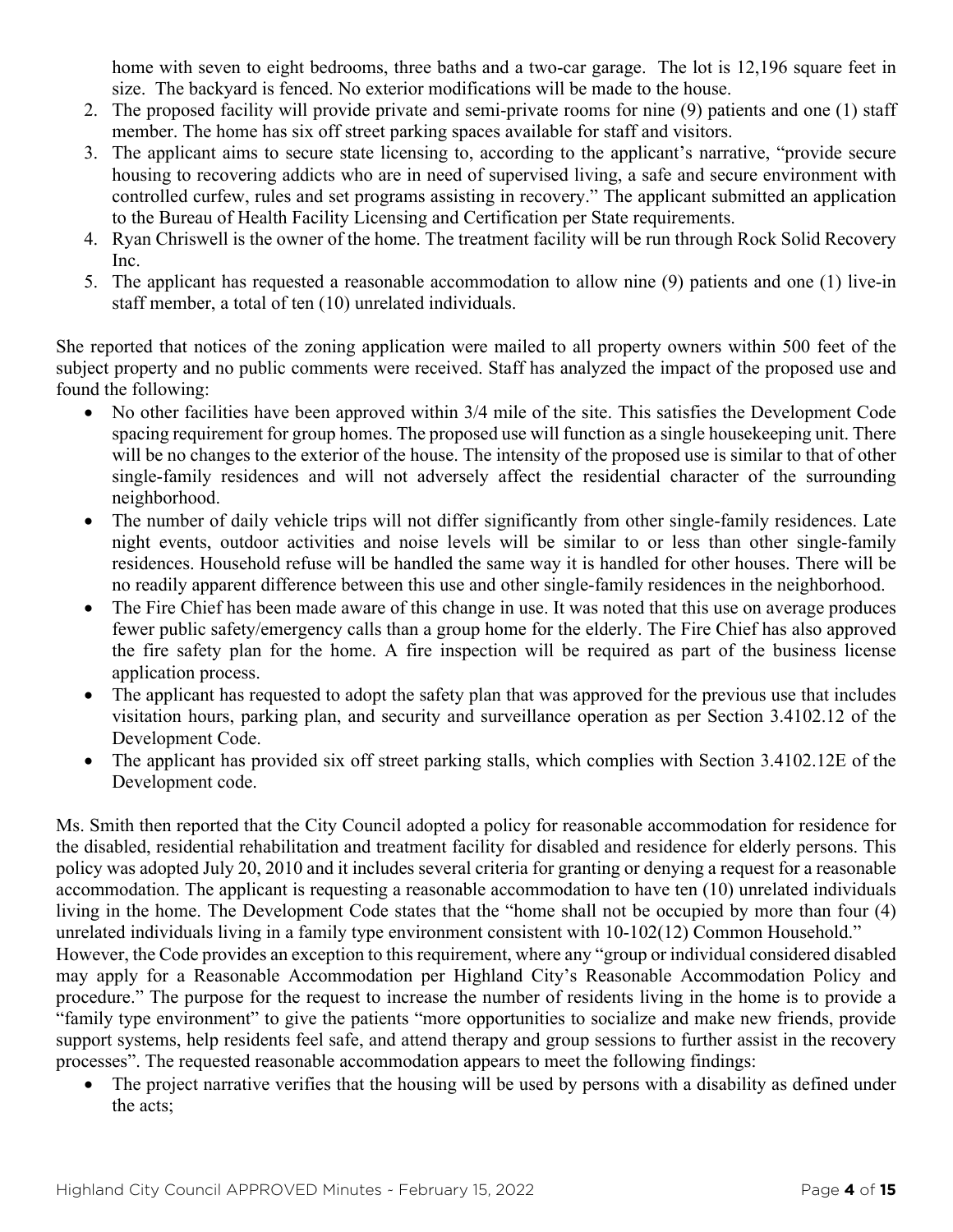- The request for reasonable accommodation is necessary to make specific housing available to a person with a disability as defined under the acts;
- The requested reasonable accommodation does not impose an undue financial or administrative burden on the City;
- The requested reasonable accommodation does not require a fundamental alteration in the nature of the neighborhood, including but not limited to land use and zoning;
- No change is being proposed to the existing and proposed physical attributes of the property and structures;
- The proposed accommodation or facility complies with the condition of the zone in which it is located;
- The applicant and live-in staff member are responsible to ensure that the facility residents do not pose a direct threat to public safety, as stated in section 3-4102 of this ordinance;
- The proposed safety plan complies with all building, health and safety requirements, including state or local licensing laws where applicable. A fire safety inspection will be required with the business license application;
- The proposed facility provides adequate off-street parking for its residents; and
- Proof of certification and/or licensure from the State of Utah Department of Human Services was provided with the business license application submitted November 11th, 2021.

Additionally, the proposed site plan meets the following findings:

- The parking meets the requirements of the development code.
- The required distance between group homes is greater than  $\frac{3}{4}$  mile.

Ms. Smith concluded staff recommends that the City Council accept the findings and approve the request for zoning approval and a reasonable accommodation subject to the following stipulations:

- 1. The use shall comply with site plan and project narrative date stamped February 1, 2022 except as modified by these stipulations.
- 2. The number of residents shall not exceed ten (10).
- 3. No exterior changes will be made that would alter the residential character of the property.
- 4. Exterior signage that would identify this site as a group home shall not be permitted.
- 5. All Fire Code and Building Code requirements shall be met.
- 6. The applicant shall provide the City with a copy of a valid license from the Bureau of Health Facility Licensing and Certification prior to receiving a certificate of occupancy for the group home.

Mayor Ostler invited input from the applicant.

Jordan Harris and Ryan Chriswell approached; Mr. Harris provided information about the Rock Solid Recovery business model and the programs offered to patients. Mr. Chriswell added that no post-treatment recovery meetings will be held at the home; the home will only be used for in-patient treatment and the licensure of the property will be similar to the previous license granted for assisted living.

Council Member Ball asked if the treatment facility is aimed at voluntary participation or court-mandated treatment, to which Mr. Harris answered the business will serve both types of patients. Council Member Ball asked if the facility may serve individuals that could be considered dangerous, and, if so, if the entrances/exits to the structure will be restricted to ensure safety of the public. Mr. Harris stated that the patients are not considered to be dangerous, though some that are required to attend due to a court order may also be required to meet with a parole officer. Council Member Ball asked if access to the facility is restricted or if patients are able to come and go at their leisure. Mr. Harris answered the latter is the case, but there is a curfew for patients.

Council Member Smith then provided information about his professional background as a primary care physician, noting that he has many patients who have had addiction issues. He asked for information on the total number of treatment facilities operated by Rock Solid Recovery and how many patients they have served; he was unable to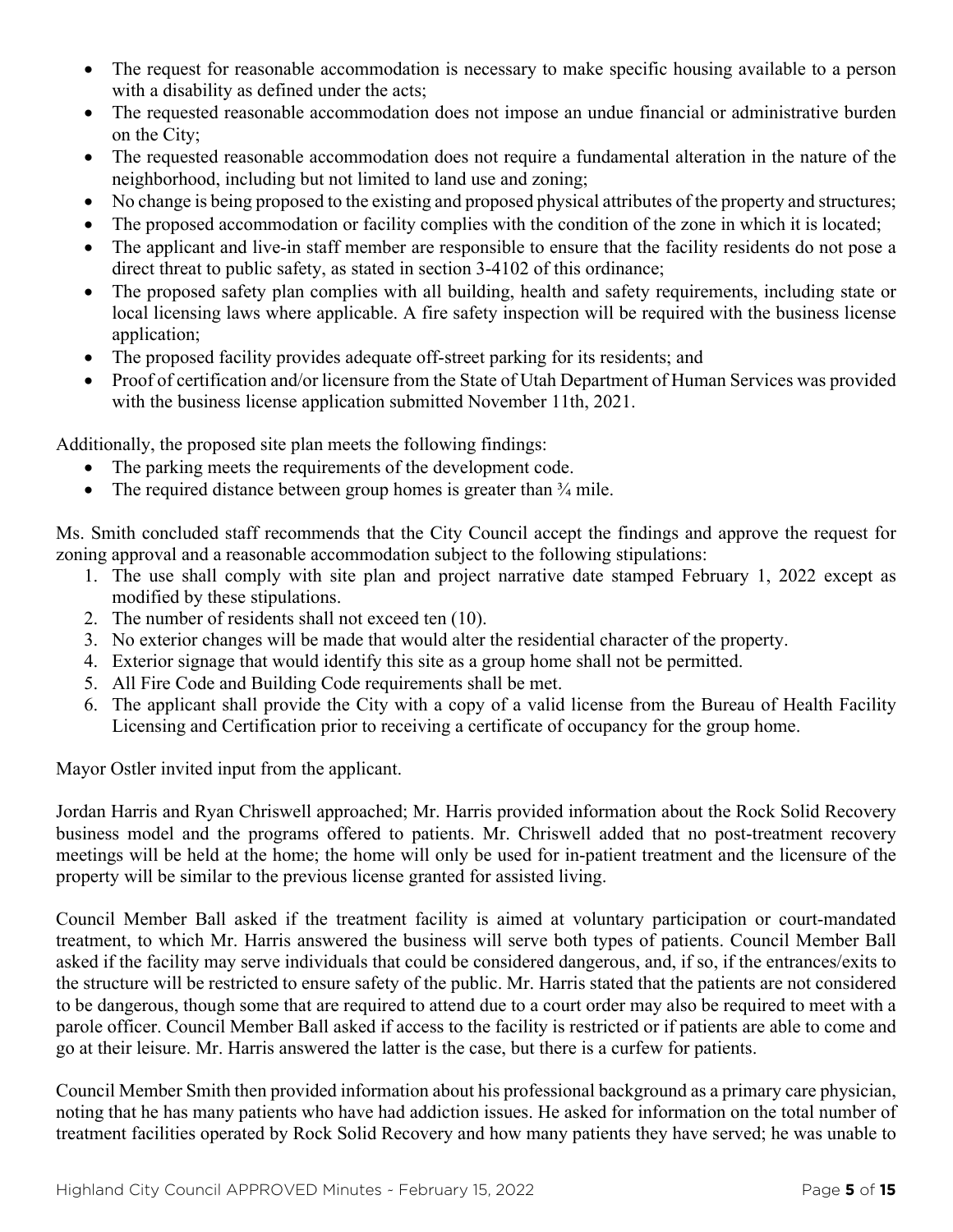find information about the facility on the internet. He stated he has only found that the business has been operating for one year and four months. There is a high incidence of relapse for those with addiction illness and he would like to know more about the services Rock Solid provides. Mr. Harris stated that the business does not have a great online presence because it does not cater to random patients; rather, he works directly with in-patient facilities that refer patients to his sober living facility. He has two homes in Orem and two in Pleasant Grove, serving male and female patients, respectively. Council Member Smith asked if all four homes have been established since October of 2020, to which Mr. Harris answered yes. Council Member Smith asked why the business is listed as operating in Nevada. Mr. Harris stated that the LLC was simply created in Nevada, but he is not actually operating in Nevada. Council Member Smith asked where patients receive therapy. Mr. Harris stated that each patient returns to their in-patient facility for treatment; the home is simply a place for patients to live following in-patient treatment. Council Member Smith asked if each patient will have a vehicle and if there is enough parking at the site; he noted he only saw six parking spaces included on the site plan. Mr. Harris stated that many patients have lost their driving privileges and parking will not be an issue; he has never had more than four of five vehicles associated with one house at a time. Residents are encouraged to come and go as they please while they are reintegrated into the community; patients have two weeks to find a job, or they are asked to move out of the home. If they relapse, Rock Solid coordinates with their in-patient treatment provider to determine the best plan of action. Council Member Smith then noted that the business is registered as a non-profit entity in Utah, but he suspects that Rock Solid will make a profit for housing its patients. Mr. Harris stated that he makes a minimal profit for the under-market rent charged to residents. Council Member Smith inquired as to the type of court cases some patients are associated with. Mr. Harris stated that patients can have drug related court cases and the court may order them to stay at a group home.

Council Member Peterson asked if the requirement for the owner of the group home to be at the facility at least once a day is truly reasonable. Mr. Harris stated that either he or Mr. Criswell will visit the home in person once a day. Council Member Peterson asked if the facility will ever serve minors, or only adults, to which Mr. Harris answered only adults. Council Member Peterson asked if transportation is provided for those who have lost their driving privileges, to which Mr. Harris answered no, the in-patient facility that is providing treatment will also provide transportation. Council Member Peterson asked if residents are drug tested regularly. Mr. Harris stated that Rock Solid coordinates with the individuals out-patient program to conduct drug test or urine analyses twice each week; random checks are also conducted once a week. Council Member Peterson then asked if Rock Solid conducts a background check to determine if a patient has a history of violent crime. Mr. Harris stated that Rock Solid does not conduct background checks; they accept residents from in-patient facilities or those with a court order. Council Member Peterson stated she has not seen in-patient facilities conduct background checks and she asked if Rock Solid is basically operating on the assumption that a resident does not have a violent history, to which Mr. Harris answered yes. Council Member Smith stated that she believes one of the criteria included in the City Code is that there will no violent offenders at the facility, and she asked what mechanism is in place to ensure that criteria is met. She then inquired as to Mr. Harris's background in the field of recovery and treatment. Mr. Harris stated he worked as a case manager at Cinnamon Hills in St. George; he also worked in physical therapy and management of group therapy sessions. He has a degree from Dixie State in addiction recovery and group outings.

Council Member Smith stated there is a facility with the same name in Costa Mesa, California and he asked Mr. Harris if he is associated with that facility, to which Mr. Harris answered no. Council Member Smith asked how it is possible that both facilities have the same name, to which Mr. Harris answered he is unsure, but he is not affiliated with them; they are just different businesses operating in different states, but with the same name.

Council Member Smith then questioned Mr. Criswell about the layout of the home, after which he asked if the facility will serve males and females. Mr. Harris stated that only males will be served at this location. Council Member Smith asked how they will be supervised and how they will be prevented from leaving the home during the overnight hours to buy drugs. Mr. Harris stated there will be security system that will generate alerts when patients try to leave the home. Additionally, patients will need to use a code to get back into the home and staff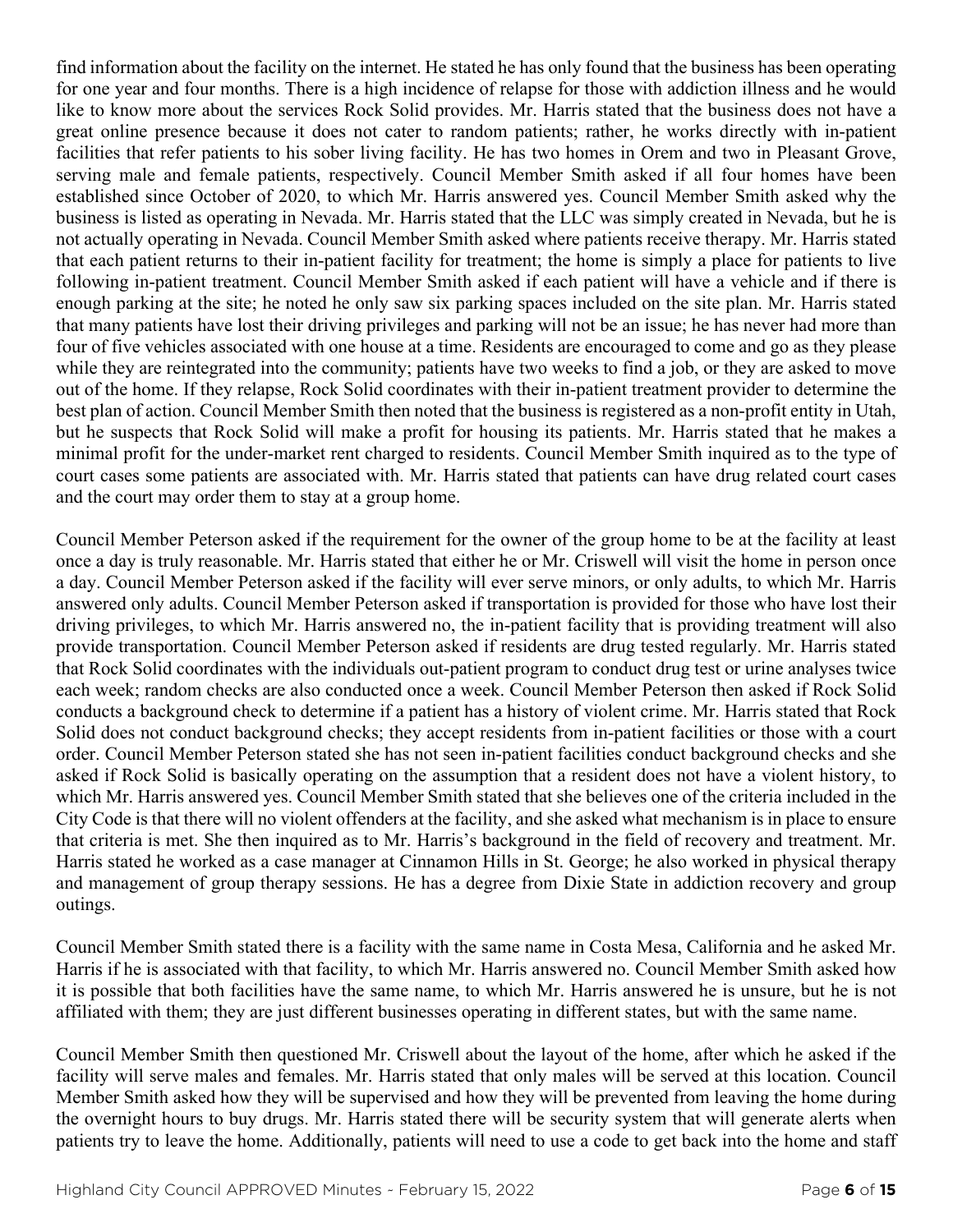can see when that code was used. Council Member Smith inquired as to the average length of time a resident stays in a group home. Mr. Harris stated that varies, especially for males; some stay less than a month, but some stay up to six months. Council Member Smith asked if there are recreational or outdoor activities available to the residents. Mr. Harris stated there is room in the backyard to engage in some recreation activities, as well as many indoor activities. They can also leave the home to participate in activities in the community and to work. Council Member Smith stated he is concerned about the number of vehicles that can be parked at the home as well as the home's location on a busy highway. Mr. Harris reiterated that he has never encountered a situation where more than five residents had a vehicle and driving privileges.

Council Member Smith stated there is no bus route on the road in front of the home and she asked what transportation options residents will have for getting to a job or to attend school. Mr. Harris stated many patients have bikes or electric scooters they use to get around. Also, many outpatient programs can be done virtually, which is a good option for those who do not have their own transportation.

Council Member Rodela asked Mr. Chriswell what his role is in the business. Mr. Chriswell stated that he will retain ownership of the home and will become part of the business as he will want to be aware of how the business is being operated. Mr. Harris added that he is working to create a partnership entity to include Mr. Chriswell in business documents, but that has not been completed.

Council Member Smith again referenced the business's non-profit status and asked how Rock Solid can afford to expand if they are not generating a profit. Mr. Harris stated there is a demand and need for this type of facility; he does make a small profit and is interested in providing a service. Mayor Ostler asked if it is correct that a nonprofit can pay wages of employees and compensate for expenses, to which Mr. Harris answered yes.

Council Member Ball inquired as to Rock Solid's success rate. Mr. Harris stated that addiction recovery is 'a marathon, not a sprint'; he does not have a great deal of data on success rates at this point, but in the industry in general, the recovery rate for a patient that moves from an in-patient facility to a sober living home is 70 percent higher versus moving from in-patient to their own home. Council Member Ball asked if a sober living facility is the modern version of a half-way house, to which Mr. Harris answered yes.

Mayor Ostler then invited public comment.

Mimi Bradshaw Harp stated she lives three houses away from the subject property; her husband is a recovering addict and she had to legally divorce him to send him to get clean/sober and to get mental health treatment. She does not want her husband to have access to addicts or people who are struggling with addition. She stated that she did what she did for her husband because she refused to have him in her home endangering her community; she is very concerned about a facility that will include nine addicts, which presents a great deal of danger for the community. She stated that she cares most about herself and her husband, whom she fought for 15 years before he was well enough to come back home. He lived in a facility for over a year before he was able to come back home. And now people who have left in-patient facilities less than 24 hours ago will be living in her neighborhood and she is not comfortable with that. She cannot afford to sell her home and relocate; she has a mentally ill husband who cannot work and cannot get services because she makes too much money. She would feel different if this were a facility that requires a track record that residents have been clean for a defined period of time and just need a bit of support, but there are other locations that are well-suited for this type of facility. She has 15years of personal experience with mental health and recovery and she will provide the Council with any information that will help them make a decision regarding this application.

There were no additional persons appearing to be heard.

Mayor Ostler then addressed City Attorney Patterson and stated that the City Code indicates this type of facility should be occupied by no more than four unrelated individuals; he asked how the City can approve this application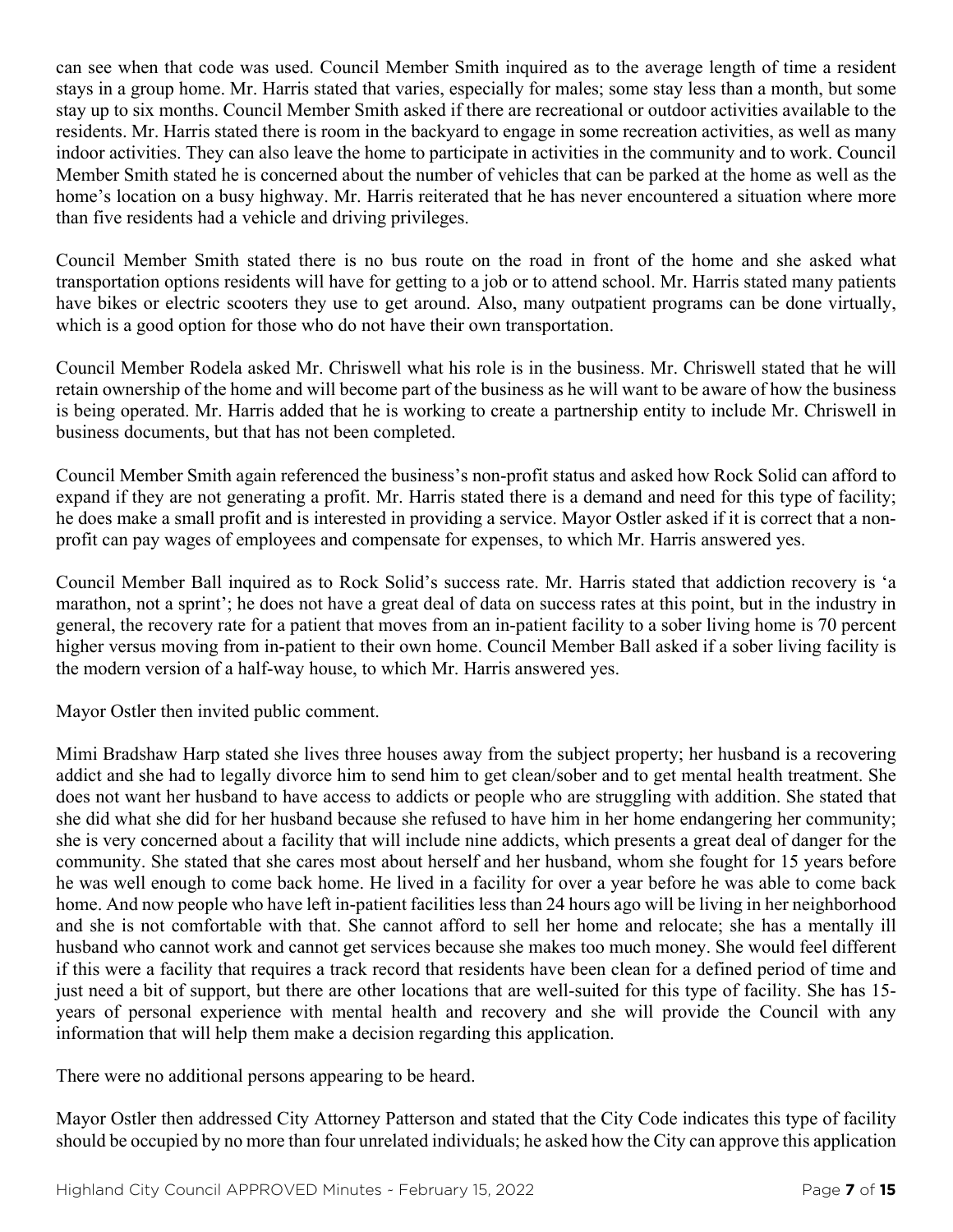and allow up to 10 unrelated individual live in the home. Mr. Patterson stated the application before the Council is two-part in nature; the first deals with zoning clearance and staff has determined that a residential treatment facility is an allowed use in the zone, subject to Council approval. The second part of the application is for a reasonable accommodation, which would allow the number of unrelated individuals living in the home to increase from four to 10. Cities must provide for reasonable accommodations under zoning rules, but the Council is the authority that decides if the reasonable accommodation is necessary and will not undermine overall zoning regulations. Normally, 10 unrelated individuals would not be allowed to live in one housing unit, but because this type of use is accessed by disabled individuals, a reasonable accommodation may be granted. Mayor Ostler asked if the Council has the authority to determine the appropriate number of unrelated individuals who can live in the home under a reasonable accommodation. Mr. Patterson answered yes, to an extent; however, the previous approval of a residential facility for the elderly would have allowed for eight residents and one staff member, for a total of nine unrelated individuals. The applicant is not proposing any adjustment to the configuration of the home and under State law, facilities for the elderly and disabled are both considered 'type one' facilities for licensure purposes. If the Council were to reduce the number of unrelated individuals allowed in the facility, it would be necessary to create a finding for that decision to ensure that the applicant is not being treated differently based upon the disability of the residents. Mayor Ostler then stated that the Council can deny the application if they find a threat to public safety, but he asked how that would be defined. Mr. Patterson stated that the City Code defines a person who presents a threat to public safety as someone who 'presents a threat to the health and safety of other individuals…based upon past criminal history and violent acts, and evaluations by a licensed psychiatrist or other licensed individual'. He stated that the appropriate finding for the Council would be that the applicant comply with that requirement. Mayor Ostler asked how that can be determined if no background checks are performed by the applicant. He then stated that the City Code requires the property owner to live on-site, but the applicant has indicated he will not live on-site but will only visit the home once a day. Mr. Patterson stated that requirement may have been miscommunicated; State Code requires that the owner check in on the property daily, while City Code requires the owner of the property to be part of the application for use of their property. However, City Code does not require the owner of the property to live on the property.

Council Member Ball asked if the applicant has an umbrella insurance policy that would insulate the City from liability claims; if there is no background check, but an individual is remanded to the facility by a court, they may have other similar history. If that individual does something that harms someone in the City, he wants to be sure that the City will have no liability. Mr. Patterson stated the applicant will be required to maintain their own insurance, but that insurance will not absolve the City of liability. However, the City does not have any sort of liability for any resident who causes harm to another resident or person in Highland City.

Council Member Peterson referenced the slide in Ms. Smith's presentation that details the criteria for offering a reasonable accommodation; it indicates that the applicant must provide reasons supporting their request for a reasonable accommodation, but some of the reasons listed in the application are not valid. One justification is that the residents will attend group sessions to further assist in the recovery process, but that is done off-site. An additional reason is to help residents find work and allow them to carpool to group sobriety functions, but she is unclear about how living at the facility will help them find work. Mr. Patterson stated that as explained in the staff report, it is the applicant's responsibility to show why a reasonable accommodation is needed, and those reasons cited by Council Member Peterson were provided by the applicant in their narrative. He deferred to the applicant to expound on those reasons. Council Member Peterson stated she is interested to know why four people living at the home would be less successful than 10. Mr. Harris stated the main reason is that there is strength in numbers; residents can rely upon one another while going through similar situations. If there are just four people in the home, they can isolate themselves easier than if there are 10 who are checking on one another and holding each other accountable.

Mayor Ostler asked Mr. Harris if he has encountered a situation where two people living in a home were not good for each other and their relationship possibly led to relapse. Mr. Harris answered yes.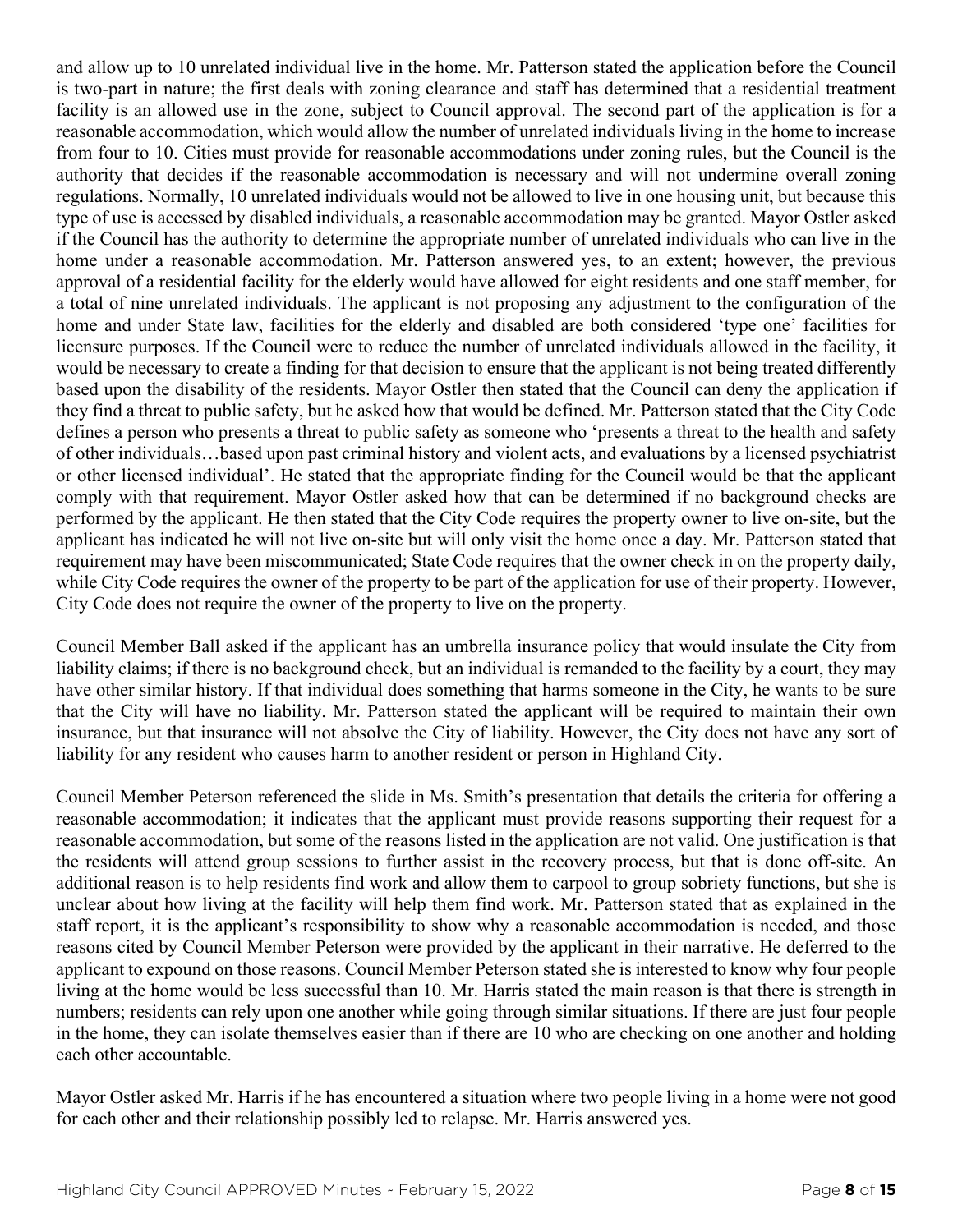Council Member Rodela asked Mr. Harris if he has encountered public safety issues at any of the other four facilities in Orem and Pleasant Grove. Mr. Harris stated there have been no public safety issues, but some residents have tried to come back to a home to collect belongings after being kicked out.

Council Member Smith stated he is leaning towards continuing consideration of this application; he did not learn of the other facilities in the other cities until tonight and he would like additional time to reach out to those cities to understand what their experience has been in terms of public safety or other problems. He is supportive of additional programs, but he also knows that addicts struggle in many ways and oftentimes fail, and before he can vote to support this application, he needs to understand the experiences of the other cities. The City Council is responsible to the citizens for the decisions they make, and he wants to perform his due diligence before taking action on this application. He wished that the information about the other locations had been included in the staff report. He stated he does not intend to discriminate against individual with an addition; he has addiction in his own family and knows it is something that many people deal with.

*Council Member Scott L. Smith MOVED to CONTINUE item 4 until the City Council can perform more research and understand the impacts of Rock Solid facilities in Orem and Pleasant Grove; staff can reach out to officials in those cities, and he will personally reach out to the Police Chief in Pleasant Grove to understand his experience.* 

Mayor Ostler asked if other Council Members have direction for staff regarding the application. Council Member Peterson stated she would like to know if it is possible for the facility to conduct background checks on the people who will be living in the facility.

Mr. Patterson stated that the City Code does not address business history, or the liability associated with these types of facilities; while he understands the Council's desire to gather that information, he cautioned them against delaying the application indefinitely as the applicant has a right to ask the Council to take action within a reasonable time frame. Council Member Smith stated he appreciates that counsel, but the City Council has a responsibility to make decisions that will best protect the entire City. This is a complicated application, and he wants to do some additional research to increase his comfort level regarding the proposed use.

Mayor Ostler asked if it would be more appropriate to provide a date certain for Council action on the application. He stated he feels that the Council's hesitance is related to a threat to public safety, and he wondered if it is appropriate to state a finding for the motion to table that reflects that concern. Mr. Patterson answered yes, and noted it would be prudent to include an action item on a future agenda as soon as possible.

Council Member Bills stated the applicant indicated that residents will be at the facility both voluntarily or as required by a court order, but the City Code indicates that any resident should be voluntary and not as a result of a court order. She then stated she has questions about the distance requirement and if that would relate to facilities in other municipalities. Mr. Patterson stated the Council could consider the distance from a facility in another municipality, but that is not an issue for this application. He then addressed Council Member Bills' first question and stated that it is a requirement of the City Code that residents are at the facility voluntarily rather than as a result of a court order. He asked the applicant to address that issue. Mr. Harris stated that residents will be at the facility voluntarily; they may have been at an in-patient facility as the result of a court order, but after that treatment an individual has many options for where they will live. Council Member Smith stated that if a resident is mandated to be in a program at the conclusion of their in-patient treatment, it is still court ordered rather than voluntary. Council Member Peterson stated she supports continuing the application and indicated she would like clarification as to whether the use is compliant with the City Code.

Mr. Harris then stated that all four of his other facilities have been relicensed since January.

*Council Member Brittney P. Bills SECONDED the motion to continue the application.*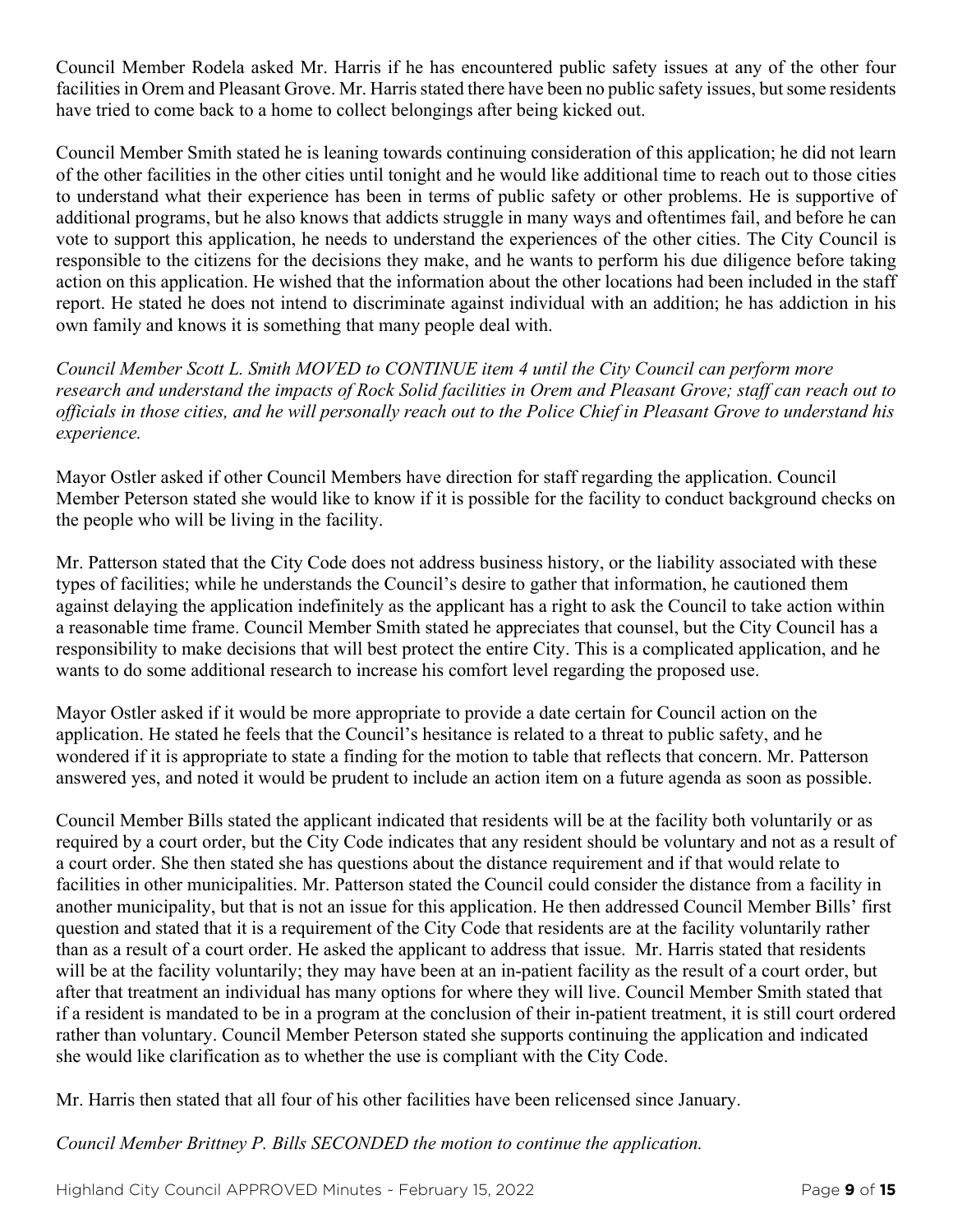Mr. Patterson stated that he will work to provide the additional information requested by the Council within a week. Council Member Smith stated he would like to continue the application for one month.

*Council Member Kim Rodela AMENDED the motion to continue action on the application for one month, or no later than the March 15th City Council meeting.*

*Council Member Timothy A. Ball SECONDED the motion.*

*The vote was recorded as follows:*

| Council Member Timothy A. Ball   | Yes |
|----------------------------------|-----|
| Council Member Brittney P. Bills | Yes |
| Council Member Sarah D. Petersen | Yes |
| Council Member Kim Rodela        | Yes |
| Council Member Scott L. Smith    | No  |

*The motion passed 4:1.* 

*The following is the vote on the initial motion to CONTINUE the item.*

*The vote was recorded as follows:*

| Council Member Timothy A. Ball   | Yes |
|----------------------------------|-----|
| Council Member Brittney P. Bills | Yes |
| Council Member Sarah D. Petersen | Yes |
| Council Member Kim Rodela        | Yes |
| Council Member Scott L. Smith    | Yes |

*The motion passed 5:0.* 

### **5. ACTION: AWARD CONTRACTS FOR 6800 WEST RECONSTRUCTION**

*Administrative – Andy Spencer, Public Works Director/City Engineer* The City Council will consider awarding a construction contract to Geneva Rock, a public involvement contract to Jacques & Associates, and a construction management contract to JUB for the reconstruction of 6800 West. The Council will take appropriate action.

Public Works Director/City Engineer Spencer reported that in 2016, Highland City, Lehi City, and Utah County were awarded Mountainland Association of Governments (MAG) grant funds to reconstruct and widen the section of 6800 W. from 9600 N. Highland south to 900 N. Lehi/1120 North American Fork. Interlocal agreements were approved between Lehi, Highland City, and Utah County in 2019 (Attachments 6 and 7). Since that time, as the lead agency, staff has been working on the project including completion of the construction plans and right of way acquisition. Since funding was approved by MAG in 2016, costs have escalated beyond what was anticipated with the original project. On February 3, 2022, MAG awarded additional funds to the project that allow the project to be constructed. As noted, the greatest portion of the work to date has been focused on right-of-way acquisition and project design. The final right-of-way transactions have been signed and much work has been done by both the property owners and staff in negotiating the proper agreements to allow for the right of way access for this project. The title company is currently working to close the final few properties; however, it is allowable per the documents signed by the property owners for the City to proceed with the construction while these transactions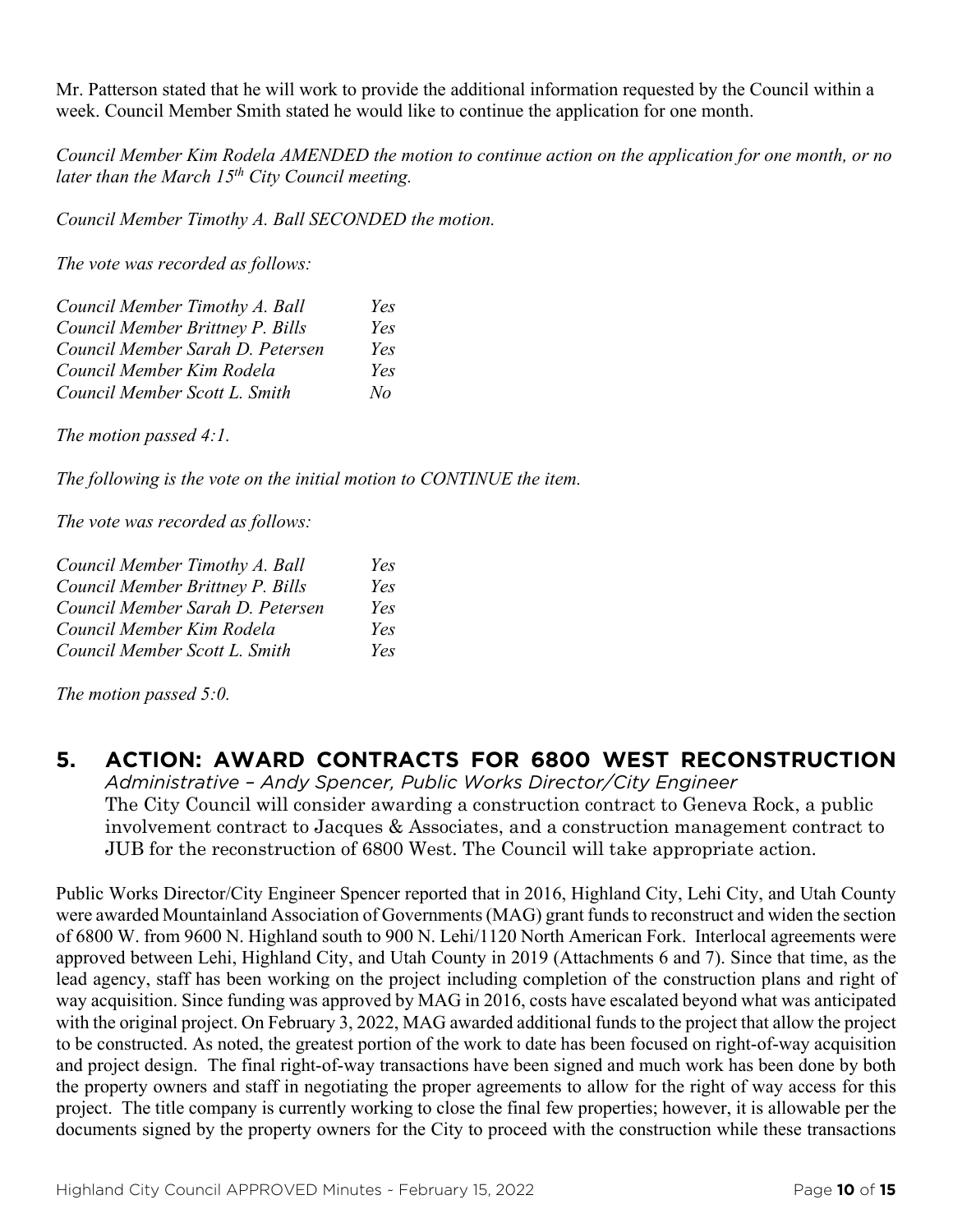occur. There are also several power poles and other franchise utilities that must be relocated on the corridor. Utility companies have been contacted and involved in the planning of this project. The utility companies have begun to plan for relocation of their facilities. JUB Engineering has played an important role in the design of the plans and will be able to provide professional assistance throughout balance of the project. As the City has regional funding, it is critical that the project quality assurance services are provided in a manner wherein all activities can be properly documented. Citizens of many communities use this route to commute and shop. Providing timely information and a readily answered phone line are key to the success in helping the public navigate the corridor during construction. Jacques & Associates have provided public information services in the past for Highland City. Staff recommends the project incorporate public interaction services as a part of the project team. The City received two bids for the project. Geneva Rock submitted the low bid of \$1,923,678.92. JUB's anticipated contract total is \$129,084. Jacques & Associates anticipated costs are \$29,250.00. The total funding awarded by MAG, including the local match, is \$3,151,880. This funding includes all project related costs and contingency. The project has expenditures in engineering, right-of-way, public involvement, and construction, and other minor miscellaneous items. The project construction budget as bid fits within the total project budget including sufficient contingency. The project is 93.23% funded by a grant administered through MAG. The direct funding comes through an interlocal agreement with Utah County. The City expends the funds and then submits a reimbursement request to the County. As per the interlocal agreement Highland City, Utah County and Lehi City will share in the local entity matching cost of this project which is 6.77% of the total cost. It has been agreed that local match (6.77%) contributed from each entity will be divided as follows: 34.25% Highland, 18.65% Lehi, 47.10% Utah County. Highland City's maximum portion of the local match cost is \$73,083.43. The City has already expended in past fiscal years approximately \$470,000 for engineering and right-of-way. The City will be receiving reimbursement funds from Lehi and Utah County per the interlocal agreement to compensate the City for these past expenses. As such, the project will not affect the current fiscal year budget. The reimbursed monies will be again available for road maintenance. Mr. Spencer concluded staff recommends the awarding of contracts to Geneva Rock, JUB, and Jacques & Associates for construction and services associated with 6800 West. The City is responsible for \$73,083.43. As mentioned previously, the City 's expenses have already exceeded the required match. The City will be reimbursed for all expenditures above the required match.

High level discussion among the Council and staff centered on the City's total fiscal responsibility in the project; Mr. Spencer stated the City has entered into an interlocal agreement with the other partner entities to guarantee that it will be reimbursed for any funds expended over the total responsibility of \$73,083.43.

Council Member Smith inquired as to other construction companies that bid on the project. Mr. Spencer stated that there were six to eight companies that participated in pre-constructing bidding activities, but only the two mentioned above submitted a timely bid. Council Member Smith asked if there were other engineering firms that bid on the project. Mr. Spencer stated JUB was originally selected to perform the design work through a competitive bidding process; for continuity purposes, he prefers to use the same engineering firm for design and construction management.

Mayor Ostler inquired as to the service being provided by Jacques and Associates. Mr. Spencer stated that they will provide public and business outreach services, which is common for a major construction project such as this. Mayor Ostler asked what types of change orders can be considered and approved by staff. Mr. Spencer stated that the City has already expended \$630,000 in right of way preservation and engineering costs; the motion suggested by staff would allow staff to authorize unforeseen changes to work so long as they can be covered in the approved contingency for the project. City Manager/Community Development Director Crane noted that any change to the scope of work will be reviewed by the City Engineer to determine if it is appropriate; anything that exceeds the budget amount will be presented to the Council.

Council Member Smith inquired as to the date the project will commence. Mr. Spencer stated he hopes it will begin by the end of March and the total construction timeframe is seven months. The contractor can close the road entirely for no more than seven days over the total project length. He briefly reviewed alternate routes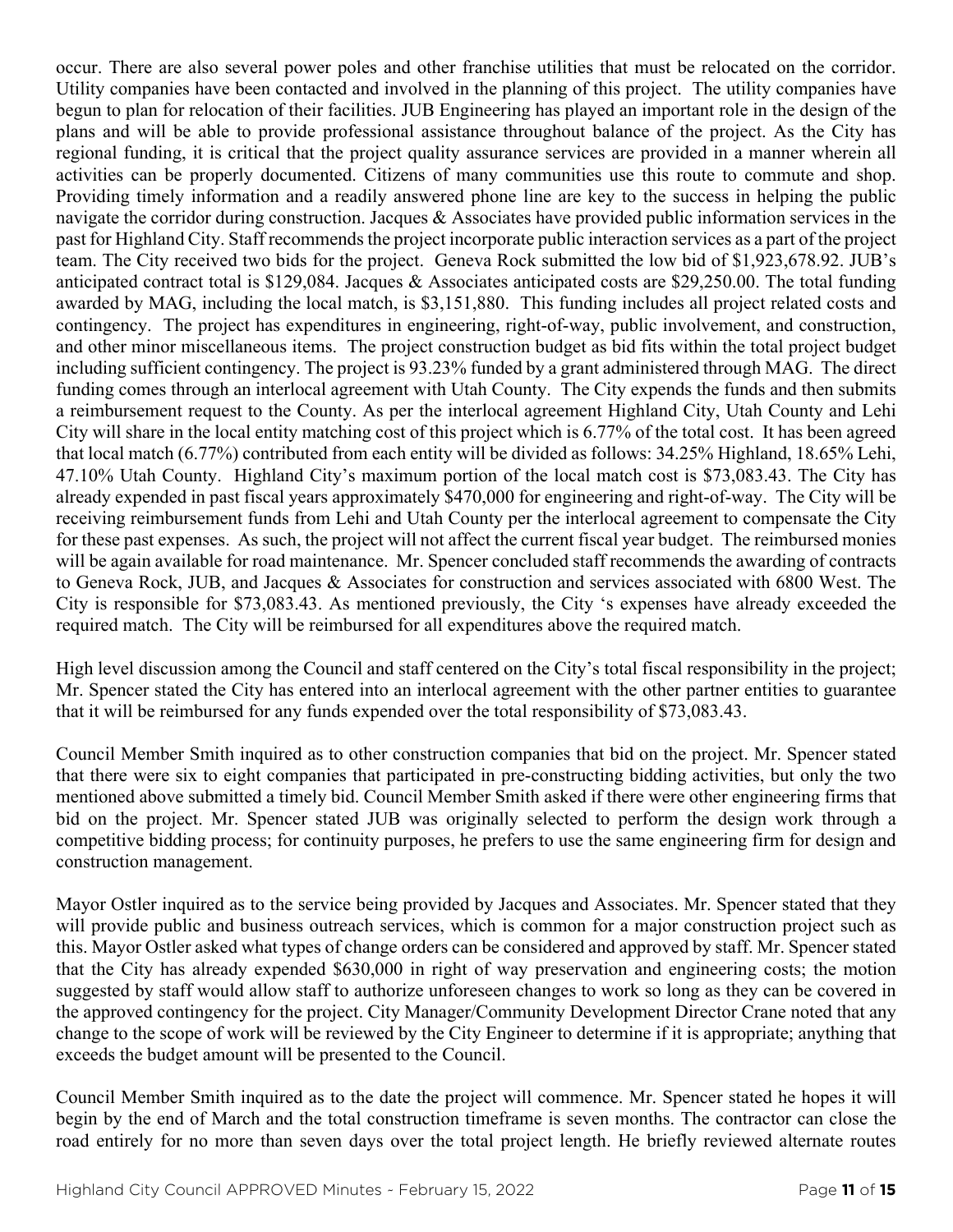available to motorists while the project is underway. Mayor Ostler noted it is very important to keep the public informed of these alternate routes and the status of the project. Mr. Spencer agreed.

*Council Member Kim Rodela MOVED that City Council approve the contracts with Geneva Rock in the amount of \$1,923,678.92, JUB Engineers in the amount of \$129,084, and Jacques and Associates in the amount of \$29,250 for the 6800 West reconstruction and authorize the City Administrator to sign the contracts. Authorizing staff contingency to address unforeseen changes in the work conditions provided the total project expenditures remain within the Mountainland Association of Governments allocated funding.* 

*Council Member Scott L. Smith SECONDED the motion.* 

*The vote was recorded as follows:*

| Council Member Timothy A. Ball   | Yes |
|----------------------------------|-----|
| Council Member Brittney P. Bills | Yes |
| Council Member Sarah D. Petersen | Yes |
| Council Member Kim Rodela        | Yes |
| Council Member Scott L. Smith    | Yes |

*The motion passed 5:0.* 

## **6. MAYOR/COUNCIL AND STAFF COMMUNICATION ITEMS**

The City Council may discuss and receive updates on City events, projects, and issues from the Mayor, City Council members, and city staff. Topics discussed will be informational only. No final action will be taken on communication items.

**a. Park Usage and Special Event Permits –** *Erin Wells, Assistant City Administrator and Josh Castleberry, Parks Superintendent*

Assistant City Administrator Wells and Parks Superintendent Castleberry facilitated a discussion among the Council regarding usage of public facilities for special events. There have been several instances of special events being hosted at public parks without approval from the City and staff has spent time over the winter working on a proposed policy that would regulate this issue. The goal of the policy is to identify the types of events that would be considered special events, determine how they should be regulated within public spaces, and limit the liability the City may have associated with usage of public areas for private events. The group identified different City facilities that could be used for special events on a rental basis and communicated they want to ensure that the policy provides for members of the general public to be able to access park space during a special event. Ms. Wells indicated she will use the feedback provided to create a draft policy to present to the Council at a future meeting.

**b. Parks Garbage Policy and Pavilion Rentals –** *Erin Wells, Assistant City Administrator and Josh Castleberry, Parks Superintendent*

Assistant City Administrator Wells discussed the concept of providing garbage cans in City parks that have a playground, pavilion and rentable field space. She reviewed the cost structure of different types of cans that can be used and based upon staff's idea of the number of cans needed, the total cost to the City would be approximately \$41,000. This cost could be recouped with fees to rent out five different pavilions in the City to non-residents; residents are not charged a fee, but staff recommends that be changed. She reviewed fee structures employed in other cities and stated staff recommends a rental rate of \$40 for residents and \$70 for non-residents. Based on past usage trends, this would generate about \$10,000 next year; this will not fully pay for the garbage cans but can be used to offset the cost. She facilitated discussion among the Council to determine their level of support for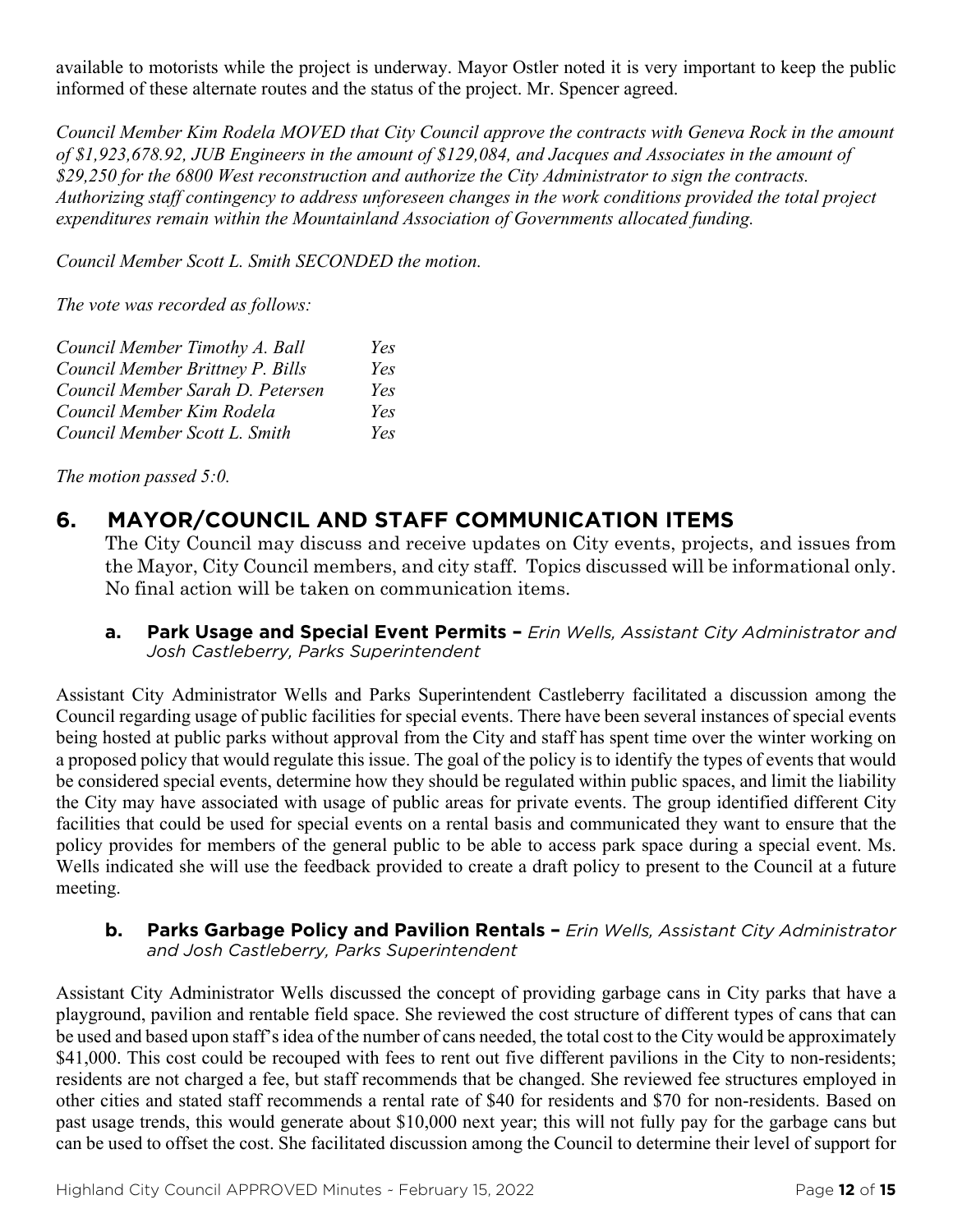a rental fee to residents and whether to proceed with the purchase of the garbage cans. The Council asked if it may be possible to lower costs of the garbage cans by using another vendor. Mr. Castleberry stated the cans are so expensive because they must be compliant with the Americans with Disabilities Act (ADA). The Council ultimately offered support for adjusting the fee schedule to include rental fees for the pavilions; they suggested a tiered rate based upon time of day/week of the rental. They also indicated they do feel it is appropriate to include garbage cans in the park spaces.

#### **c. Financial Statements –***Tyler Bahr, Finance Director*

Finance Director Bahr provided a high-level overview of the fund summary report for the six months ending December 31, 2021. He engaged in discussion with the Council to answer miscellaneous questions they had regarding the data included in the report. He indicated he can send the full document and summary to the Council for continued review.

### **d. Seasonal Wages -** *Andy Spencer, Public Works Director/City Engineer*

Public Works Director/City Engineer Spencer reported now is the time of the year the City needs to begin recruiting seasonal employees, which has become increasingly difficult over the past two years. The City needs to increase wages by at least \$2.00 per hour to attract employees. Based upon the number of seasonal employees the City needs, this would result in a budget increase of approximately \$35,000 to \$40,000; that increase can be absorbed in the current year budget, but it will be necessary to adjust the budget in future years to pay for the ongoing increase. He stated the bottom line is that the City needs to increase wages to hire employees that will maintain City parks over the coming growing season. The Council agreed a wage increase is appropriate, but they also asked staff to consider other ways to reduce maintenance needs, such as xeriscaping. They suggested that job opportunities be advertised at local high schools and that the City consider some sort of incentive, in addition to wage, to attract employees.

### **e. Additional Legislature Items**

Mayor Ostler then facilitated discussion of pending State legislation that could impact Highland City, including the following:

- Secondary water metering laws, requiring that all secondary water connections be metered by the year 2030.
- Land use laws addressing density limitations in municipalities and a correlation between public transportation and higher density housing projects.
- Transportation improvements encouraging connectivity between cities.
- Public safety legislation aimed at increasing the ability to recruit and retain officers through relaxed limitations on retirement/return to work.
- Government records management legislation that would make it possible to keep employee/Police Officer interviews private to encourage the interviewee to be truthful and unguarded in the information they provide.
- Two bills regarding Utah Lake aimed at protecting the Lake by creating a new tax entity that would be in charge of all decisions made regarding the Lake. This could result in a sewer rate increase and Highland would lose its role in decision making. The Utah Lake restoration project is part of a separate piece of this legislation; dredging the lake would prevent algae blooms and help address evaporation. The Utah League of Cities and Towns (ULCT) has not taken a position on the legislation, and it may be necessary for the Council to consider a resolution similar to those adopted in American Fork and Provo opposing the Utah Lake legislation.

### **f. Resident survey**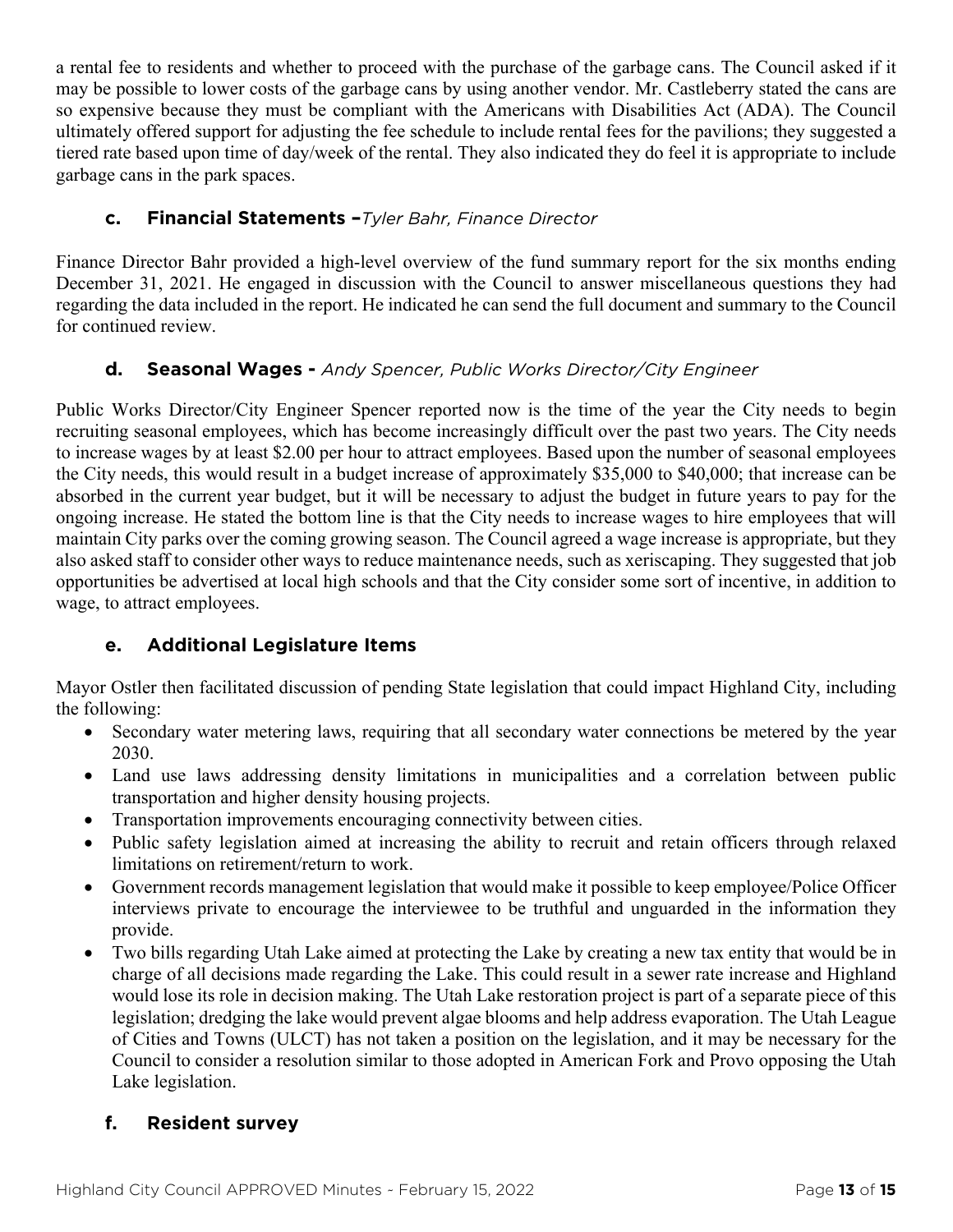Assistant City Administrator Wells reviewed the updated draft of the resident survey. She engaged in high level discussion with the Mayor and Council regarding topics addressed in the survey and indicated she will use the feedback provided to further amend the draft document.

#### **e. Future Meetings**

- February 22, Planning Commission Meeting, 7:00 pm, City Hall
- March 1, City Council Meeting, 7:00 pm, City Hall
- March 9, Lone Peak Public Safety District Board Meeting, 7:30 am, City Hall
- March 15, City Council Meeting, 7:00 pm, City Hall
- March 22, Planning Commission Meeting, 7:00 pm, City Hall
- March 29, City Council Meeting, 7:00 pm, City Hall

### **7. CLOSED SESSION**

The City Council may recess to convene in a closed session to discuss pending or reasonably imminent litigation, and the purchase, exchange, or lease of real property, as provided by Utah Code Annotated §52-4-205.

*At 10:04 pm Council Member Scott L. Smith MOVED that the City Council recess to convene in a closed session to discuss pending or reasonably imminent litigation, and the purchase, exchange, or lease of real property, as provided by Utah Code Annotated §52-4-205.* 

*Council Member Sarah D. Petersen SECONDED the motion.*

*The vote was recorded as follows:*

| Council Member Timothy A. Ball   | Yes |
|----------------------------------|-----|
| Council Member Brittney P. Bills | Yes |
| Council Member Sarah D. Petersen | Yes |
| Council Member Kim Rodela        | Yes |
| Council Member Scott L. Smith    | Yes |

*The motion passed unanimously.*

*Council Member Scott L. Smith MOVED to adjourn the CLOSED SESSION and Council Member Brittney P. Bills SECONDED the motion. All voted in favor and the motion passed unanimously. All voted in favor and the motion passed unanimously.*

*The CLOSED SESSION adjourned at 11:44 pm.*

### **ADJOURNMENT**

*Council Member Kim Rodela MOVED to adjourn the regular meeting and Council Member Sarah D. Petersen SECONDED the motion. All voted in favor and the motion passed unanimously.* 

#### *The meeting adjourned at 11:44 pm.*

I, Stephannie Cottle, City Recorder of Highland City, hereby certify that the foregoing minutes represent a true, accurate and complete record of the meeting held on February 15, 2022. This document constitutes the official minutes for the Highland City Council Meeting.